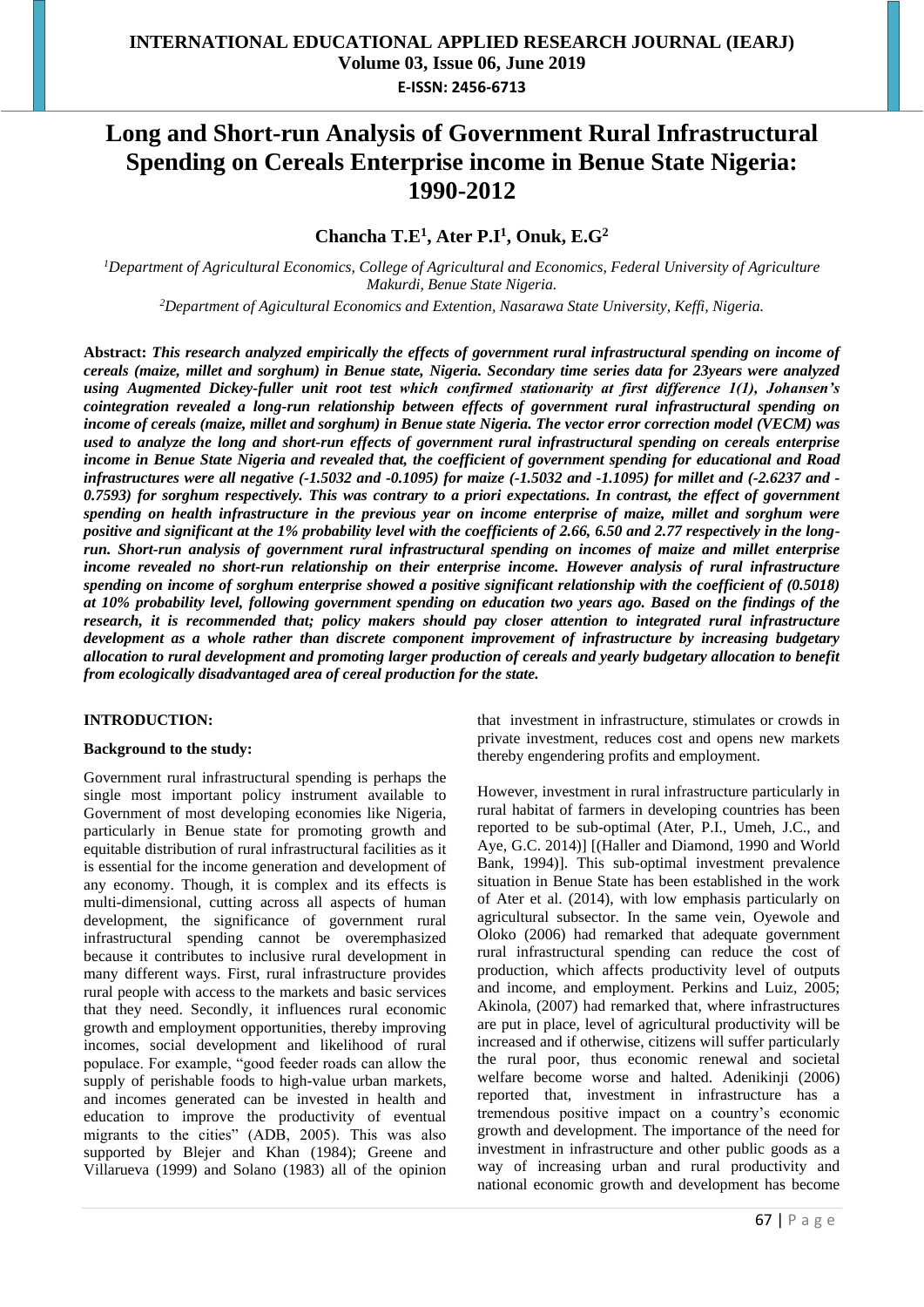an important subject of renewed attention in almost less developing countries.

As a result of this inadequacy of empirical studies on analysis of government Rural Infrastructural spending on income of some selected cereal crops in Benue state Nigeria, makes this study justifiable to be carried out, given the essential nature of government rural infrastructure spending on the overall development of agriculture, particularly in Benue state Nigeria which is the food basket of the nation. From the foregoing there is a need to undertake a study on the effects generated by rural government spending which is transmitted throughout Benue state which will validate the effect of government rural infrastructural spending on income of selected cereal crops as the backbone of the Benue rural economy. This is under-scored by the fact that, rural infrastructures, apart from serving as a direct input, can also be an intermediate input in the production process which in return fosters agricultural growth. This study was therefore designed to assess the effects of government rural infrastructural spending on cereals enterprise income in Benue state Nigeria.

# **Objectives of the study:**

The broad objectives for the study is to analyze the long and short-run government rural infrastructural spending on cereals enterprises income in Benue state, Nigeria from 1990-2012. The Specific objectives are to;

- i. Assess the effects of government spending on Roads, Health, and Education on income of maize enterprise in Benue state Nigeria.
- ii. Assess the effects of government spending on Roads, Health, and Education on income of millets enterprise in Benue state Nigeria.
- iii. Assess the effects of government spending on Roads, Health, and Education on income of sorghum enterprise in Benue state Nigeria.

It was hypothesized that government rural infrastructural spending has no significant effects on enterprise income of maize, millets and sorghum.

# **The study area:**

The study was conducted in Benue state, Nigeria. The State is popularly known as "food baskets of the nation". It has a geographical coordinates of latitudes 6˚ 25' and 8˚ 08' N, and between longitudes 7˚ 47' and 10˚ 00' E in the central part of Nigeria called 'Middle belt' (Nyagba, 1995). The State has a population of 4,253,641 people according to 2006 Census (NPC, 2006) and has a land mass of 32,518sqkm and is made up of 23 LGAs. Benue State lies within the lower river Benue in the middle belt region of Nigeria and shares boundaries with five other states namely; Nasarawa to the north, Taraba to the east, Cross-River to the south, Enugu to the south-west and

Kogi State to the west. The state also shares a common boundary with the Republic of Cameroon on the southeast.

Agriculture is the mainstay of the inhabitants engaging over 75% of the population. The State is the nation's acclaimed food basket because of its rich agricultural produce, which includes yam, rice, beans, cassava, sweetpotato, maize, soybean, sorghum, millet, sesame, cocoyam, etc.

The state accounts for over 70% of Nigeria's soybean production. Tree crops such as mangoes and oranges of various species are also produced in commercial quantities. They also rear a wide range of livestock such as pigs, goats, sheep and chickens. Many of the inhabitants also engage in trading, while a reasonable number of them are civil servants.

In terms of infrastructural development, Benue state is still in its development process but has some appreciable good number of roads networks cutting across rural areas and urban centers. The state has a good number of schools ranging from private and government in all the rural area down to council wards in the local government areas. Health infrastructure cut across LGAs in Benue State at different spatial perspectives. There are basically 3 levels of healthcare provision in the State (primary, secondary and tertiary) distributed among the LGAs. A total of 1,408 health facilities exist in the state among the 23 LGAs out of which two are of tertiary levels (Federal Medical Centre, Makurdi and Benue State University Teaching Hospital, Makurdi). A total of 117 are of secondary levels while 1,289 are primary health care facilities. Their ownership comprises both public and private.

# **Data collection techniques:**

The technique of data collection were through Secondary sources such as journals, technical documents, government gazettes, CBN Annual Reports, and published materials from National Bureau of Statistics, BNARDA, and Ministry of Finance: Budget Office and Benue state house of assembly.

# **Scope of the study:**

The study was carried out in Benue state Nigeria, its covered 3 rural infrastructures and 3 cereals crops namely; Maize, Millet, Sorghum prices using time data from 1990-2012.

# **Data analysis techniques**

Vector error correction models (VECM), Johansen cointegration test, unit-root test (ADF) were the techniques used for data analysis and F-statistics was used for the testing of the relevant hypotheses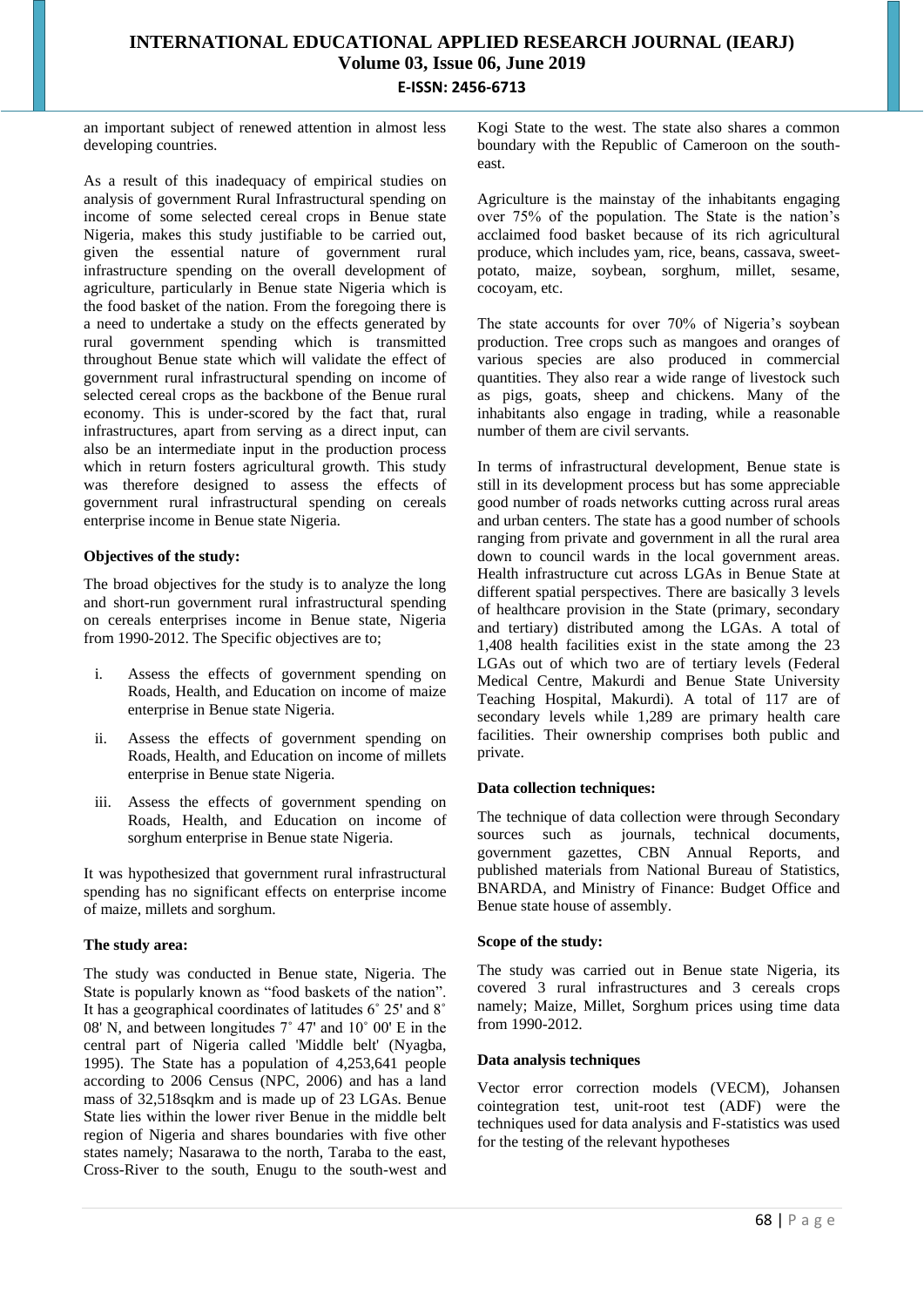## **Model specification:**

|  | <i>i.</i> Model Specification for the long run analysis of |  |  |
|--|------------------------------------------------------------|--|--|
|  | government infrastructural spending effects on             |  |  |
|  | output of maize, millet and sorghum                        |  |  |

 $InIncMAZt = \alpha + b_1InGOVSHLTH_{t-1} + b_2 InGOVSEDU_t$ <sup>1</sup> + b3InGOVSRDSt-1 + e<sup>i</sup> ----------------------------------------------------- (1)

InIncMillt =  $\alpha + b_1$ InGOVSHLTH<sub>t-1</sub> +  $b_2$  InGOVSEDU<sub>t-1</sub> + b3InGOVSRDSt-1 + ei -------------------------------------------------------- (2)

 $InInCSorgt = \alpha + b_1InGOVSHLTH_{t-1} + b_2 InGOVSEDU_{t-1}$ + b3InGOVSRDSt-1 + ei -------------------------------------------------------- (3)

### **Equation for Short-run Relationship:**

*ii. short-run analysis of government infrastructural spending effects on output of Maize, Millets and Sorghum*

 $InIncMAZt = \alpha_0 + b_1Maz_{t-1} + b_2Maz_{t-2} + b_3GOVSEdu_{t-1} +$  $b4GOVSEdut_{-2} + b_5GOVSHlth_{t-1} + b_5GOVSHlth_{t-1} +$  $b_6GOVSHlth_{t-2} + b_7 GOVSRd_{t-1} + b_8 GOVSRd_{t-2} + e_t$  ---- (4)

 $InIncMilt = \alpha_0 + b_1 Mil_{t-1} + b_2 Mil_{t-2} + b_3 GOVSEdu_{t-1} +$  $b4GOVSEdut_2 + b_5GOVSHlth_{t-1} + b_5GOVSHlth_{t-1} +$  $b_6$ GOVSHlth<sub>t-2</sub> +  $b_7$  GOVSRd<sub>t-1</sub> +  $b_8$  GOVSRd<sub>t-2</sub> +  $e_t$  .... (5)

InIncSorgt =  $\alpha_0 + b_1$ Sorg<sub>t-1</sub> +  $b_2$ Sorg<sub>t-2</sub> +  $b_3$ GOVSEdu<sub>t-1</sub> +  $b4GOVSEdut_{2} + b_{5}GOVSHlth_{t-1} + b_{5}GOVSHlth_{t-1} +$  $b_6$ GOVSHlth<sub>t-2</sub> +  $b_7$  GOVSRd<sub>t-1</sub> +  $b_8$  GOVSRd<sub>t-2</sub> +  $e_1$ .... (6)

Where;

IncMAZ, IncMIL, IncSORG = income of maize, millets and sorghum all in  $(\mathbb{H})$ 

IncMaz<sub>t-1</sub> and IncMaz<sub>t-2</sub> = income of maize in the previous year and two years ago.

 $IncMil_{t-1}$  and  $IncMil_{t-2}$  = income of millet in the previous year and two years ago.

 $IncSorg<sub>t-1</sub>$  and  $IncSorg<sub>t-2</sub> = income of sorghum in the$ previous year and two years ago.

 $GOVSEdu_{t-1}$  and  $GOVSEdu_{t-2}$  =government spending on educational infrastructure of the previous year and two year ago.

 $GOVSHlth_{t-1}$  and  $GOVSHlth_{t-2}$  government spending on health care infrastructure in Naira  $(\mathbb{H})$  of the previous year and two year ago.

 $GOVSRd_{t-1}$  and  $GOVSRd_{t-2}$  = government spending on road infrastructure in Naira (N) of the previous year and two year ago.

 $e_t =$  time lag.

# **RESULTS AND DISCUSSION:**

The augmented Dickey-fuller (ADF) test was employed to test for the stationarity or non-stationarity of the time series data. The result revealed that, all the variables were not stationary at level at 1%, 5% and 10% but became stationary at first difference in order of 1(1) as showed below.

|                  | <b>ADF</b> test statistics |                       | Order of  |                                   |                       |           |             |  |
|------------------|----------------------------|-----------------------|-----------|-----------------------------------|-----------------------|-----------|-------------|--|
| <b>Variables</b> | at Levels                  | <b>Critical value</b> |           | <b>ADF</b> at First<br>difference | <b>Critical value</b> |           | integration |  |
|                  |                            | 1%                    | $-3.7856$ |                                   | 1%                    | $-3.8067$ |             |  |
| <b>GOVSRDS</b>   | $-0.6030$                  | 5%                    | $-3.0114$ | $-4.2134$                         | 5%                    | $-3.0199$ | 1(1)        |  |
|                  |                            | 10%                   | $-2.6457$ |                                   | 10%                   | $-2.6502$ |             |  |
|                  |                            | 1%                    | $-3.7856$ |                                   | 1%                    | $-3.8067$ |             |  |
| <b>GOVSHLTH</b>  | $-2.2258$                  | 5%                    | $-3.0114$ | $-5.5287$                         | 5%                    | $-3.0199$ | 1(1)        |  |
|                  |                            | 10%                   | $-2.6457$ |                                   | 10%                   | $-2.6502$ |             |  |
|                  |                            | 1%                    | $-3.7856$ |                                   | 1%                    | $-3.8067$ |             |  |
| <b>GOVSEDU</b>   | $-2.3865$                  | 5%                    | $-3.0114$ | $-3.9765$                         | 5%                    | $-3.0199$ | 1(1)        |  |
|                  |                            | 10%                   | $-2.6457$ |                                   | 10%                   | $-2.6502$ |             |  |
|                  |                            | 1%                    | $-3.7856$ |                                   | $1\%$                 | $-3.8067$ |             |  |
| <b>INCMAZ</b>    | $-2.5915$                  | 5%                    | $-3.0114$ | $-5.6513$                         | 5%                    | $-3.0199$ | 1(1)        |  |
|                  |                            | 10%                   | $-2.6457$ |                                   | 10%                   | $-2.6502$ |             |  |
|                  |                            | 1%                    | $-3.7856$ |                                   | 1%                    | $-3.8067$ |             |  |
| <b>INCMIL</b>    | $-2.6164$                  | 5%                    | $-3.0114$ | $-3.9651$                         | 5%                    | $-3.0199$ | 1(1)        |  |
|                  |                            | 10%                   | $-2.6457$ |                                   | 10%                   | $-2.6502$ |             |  |
|                  |                            | 1%                    | $-3.7856$ |                                   | 1%                    | $-3.8067$ |             |  |
| <b>INCSORG</b>   | $-1.8484$                  | 5%                    | $-3.0114$ | $-3.9098$                         | 5%                    | $-3.0199$ | 1(1)        |  |
|                  |                            | 10%                   | $-2.6457$ |                                   | 10%                   | $-2.6502$ |             |  |

**Table 1:** Result of Unit Root Test

*\*, \*\*, \*\*\* indicate Stationarity at 10%, 5% and 1%*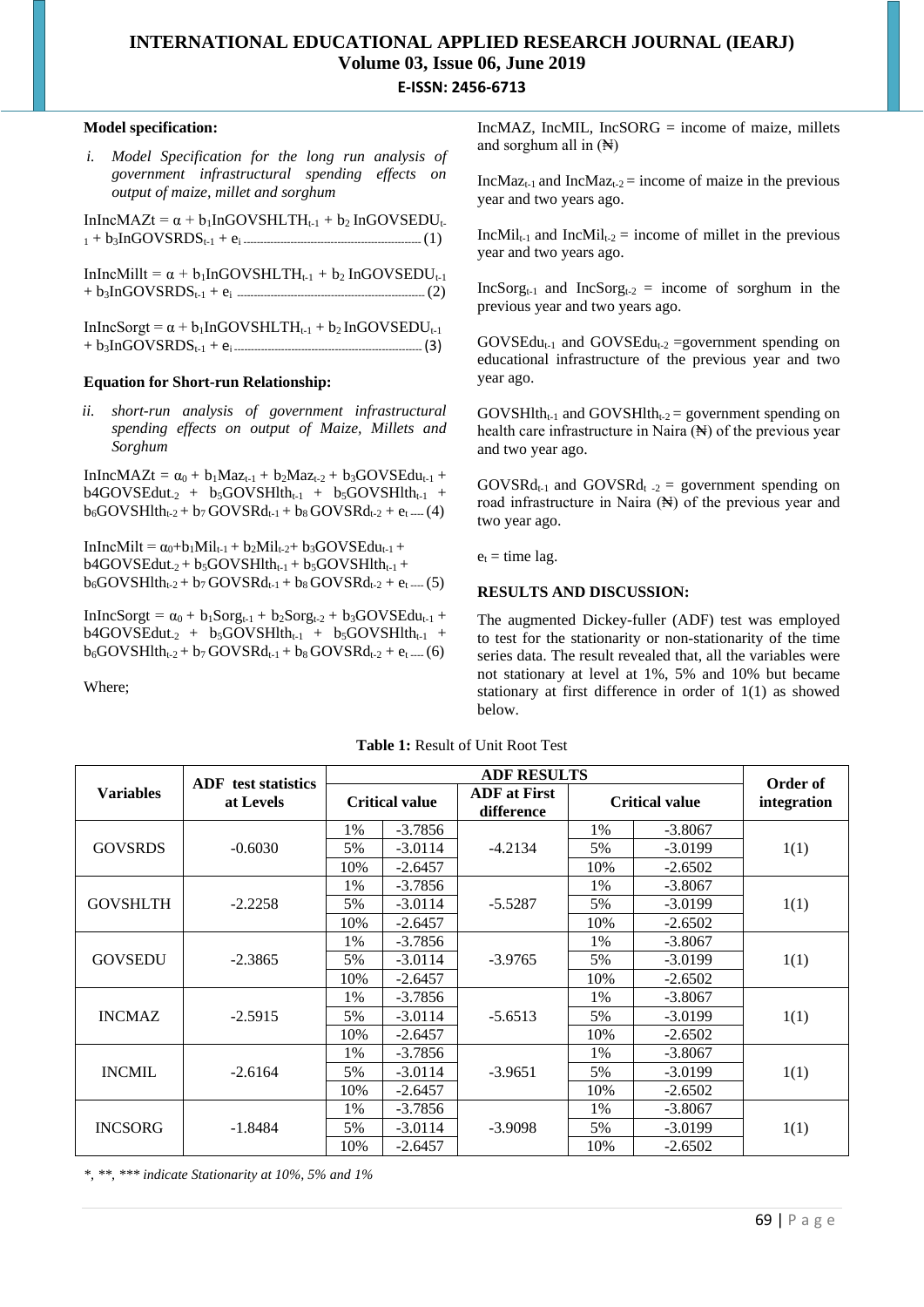#### **Johansen Cointegration Test of Long-Run:**

**Johansen cointegration test for government rural infrastructural spending on income of maize in Benue state:**

The Johansen cointegration test of long-run relationship between government rural infrastructural spending on income of maize is summarized in Table 2**.** One cointegration equation was found indicating that the trace statistic (97.83317) was greater than critical value of (47.85613) at 5% critical value. These results confirm the presence of long run relationship between GOVSRDS, GOVSHLTH & GOVSEDU on INCMAZ in Benue state Nigeria.

**Table 2:** Johansen cointegration test for government rural infrastructural spending on income of maize in Benue state

| Hypothesized No. of $CE(s)$ | Eigenvalue | <b>Trace Statistic</b> | 0.05 Critical Value | $Prob.**$ |
|-----------------------------|------------|------------------------|---------------------|-----------|
| None $*$                    | 0.973860   | 97.83317               | 47.85613            | 0.0000    |
| At most 1                   | 0.444823   | 21.30335               | 29.79707            | 0.3390    |
| At most 2                   | 0.340469   | 8.945501               | 15.49471            | 0.3704    |
| At most 3                   | 0.009703   | 0.204752               | 3.841466            | 0.6509    |

Trace test indicates 1 cointegrating eqn(s) at the 0.05 level

\* denotes rejection of the hypothesis at the 0.05 level; \*\*MacKinnon-Haug-Michelis (1999) p-values

#### **Johansen cointegration test for government rural infrastructural spending on income of millets in Benue state:**

The Johansen cointegration test of long-run relationship between governments rural infrastructural spending on income of millet is summarized in Table 3**.** One co-

integration equation was found indicating that the trace statistic (107.0811) was greater than critical value of (47.85613) at 5%. These results confirm the presence of long run relationship between (GOVSEDU, GOVSHLTH, GOVSRDS) on INCMIL in Benue state Nigeria.

**Table 3:** Johansen Cointegration Test of Long-Run Relationship between Governments Rural Infrastructural Spending (GOVSEDU, GOVSHLTH, GOVSRDS) On income of Millets (INCMIL)

| Hypothesized No. of $CE(s)$ | <b>Eigenvalue</b> | <b>Trace Statistic</b> | 0.05 Critical Value | $Prob.**$ |
|-----------------------------|-------------------|------------------------|---------------------|-----------|
| None $*$                    | 0.985783          | 107.0811               | 47.85613            | 0.0000    |
| At most 1                   | 0.457194          | 17.76117               | 29.79707            | 0.5838    |
| At most 2                   | 0.186669          | 4.930097               | 15.49471            | 0.8162    |
| At most 3                   | 0.027756          | 0.591126               | 3.841466            | 0.4420    |

Trace test indicates 1 cointegrating eqn(s) at the 0.05 level

\*denotes rejection of the hypothesis at the 0.05 level; \*\*MacKinnon-Haug-Michelis (1999) p-values

# **Johansen cointegration test of long-run relationship between government rural infrastructural spending on income of sorghum in Benue state:**

The Johansen co-integration test of long-run relationship between governments rural infrastructural spending on income of sorghum is summarized in Table 4**.** One cointegration equation was found indicating that the trace statistic (114.8661) was greater than critical value of (47.85613) at 5%. These results confirm the presence of long run relationship between GOVSEDU, GOVSHLTH, GOVSRDS on income of sorghum (INCSORG) in Benue state Nigeria.

**Table 4:** Johansen Cointegration Test Of Long-Run Relationship between Government Rural infrastructural Spending (GOVSEDU, GOVSHLTH, GOVSRDS,) On Income of Sorghum (INCSORG)

| Hypothesized No. of $CE(s)$ | Eigenvalue | <b>Trace Statistic</b> | 0.05 Critical Value | $Prob.**$ |
|-----------------------------|------------|------------------------|---------------------|-----------|
| None $*$                    | 0.983000   | 114.8661               | 47.85613            | 0.0000    |
| At most 1                   | 0.589678   | 27.30059               | 29.79707            | 0.0570    |
| At most 2                   | 0.337237   | 10.59350               | 15.49471            | 0.2378    |
| At most 3                   | 0.088911   | 1.955408               | 3.841466            | 0.1620    |

Trace test indicates 1 cointegrating eqn(s) at the  $0.05$  level

\*denotes rejection of the hypothesis at the 0.05 level; \*\*MacKinnon-Haug-Michelis (1999) p-values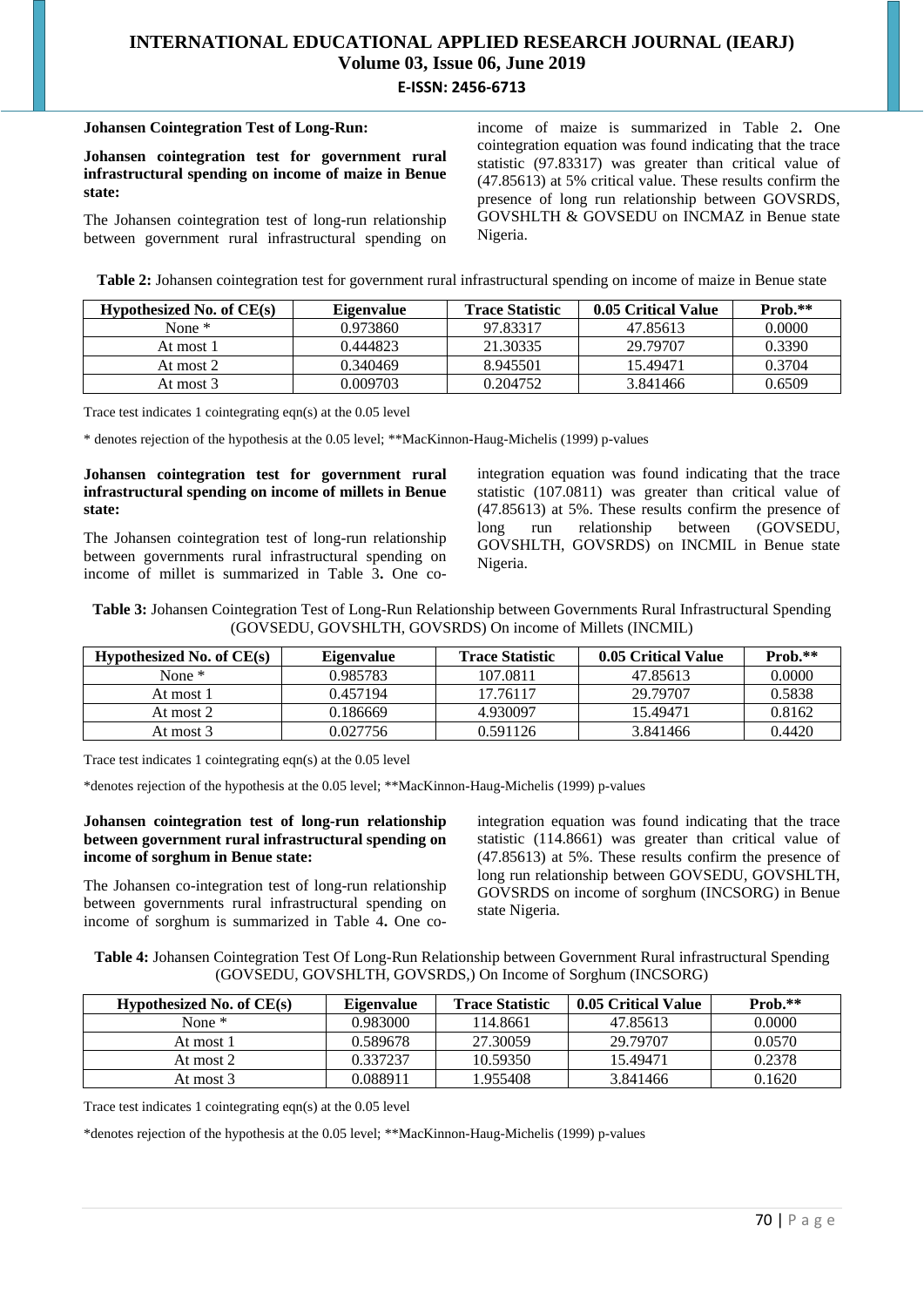# **THE VECM MODEL OF LONG-RUN AND SHORT-RUN RELATIONSHIP BETWEEN GOVERNMENT RURAL INFRASTRUCTURAL SPENDING ON CEREALS ENTERPRISE INCOME IN BENUE STATE:**

# **The VECM model of long-run and short-run relationship between government rural infrastructural spending on maize enterprise income in Benue state:**

The estimate of vector error correction for long-run effect between government rural infrastructural spending (GOVSEDU, GOVSHLTH, GOVSRDS) on maize enterprise income is summarized in table 5. The result revealed that, the coefficient of government spending on education in the previous year (GOVSEDU-1) and government spending on health in the previous year (GOVSHLTH-1), government spending on road in the previous year (GOVSRDS-1), are variables that affect income of maize (INCMAZ) in the long-run.

Specifically, the coefficient of government spending on education in the previous year (GOVSEDU-1) was negative contrary to the apriori expectations and significant at 1 percent probability level implying that, unit increase in government spending on education in the previous year (GOVSEDU-1) will decrease income of maize (INCMAZ) by -1.5032. This may be attributed to the fact that educational facilities that should aid farmers in acquisition of new technologies and practices to improve literacy level and income generation are limited in most of the wards in Benue state. This result is in agreement with the earlier findings of Deveranjan *et al.* (1996) who conducted an empirical study in 43 developing countries. Found out that, excessive government expenditure on education negatively correlated with the country's economic growth through farm income generation.

In contrast, the effect of government spending on health (GOVSHLTH-1) in the previous year was positive and statistically significant conforming to the a priori expectation and significant at 1 percent probability level implying that unit increase in government spending on health care will increase income of maize (INCMAZ) by 2.66 in the long-run. This may be attributed to the fact that, the presence of health care facilities in most wards in Benue ensures good health, because good health enhances productivity and income generation. This result is in agreement with the findings of Bakare and Olubokun (2011) in a study, health care expenditure and economic growth in Nigeria, found a significant and positive relationship between health care expenditure and economic growth. However the coefficient of government spending on road infrastructure in the

previous year (GOVSRDS-1) was negative contrary to the a priori expectation and not significant therefore does not have effect on the income of maize in the long-run. This insignificance can be due to absence of good and motorable roads to the market centers that would have reduced the time and cost of movement of goods and enhanced interaction. This results is in disagreement with Owen, 1987; Queiros and Gautam, 1992) that, roads and transportation are very essential to every member of the society for a meaningful living, and they stressed that, road is very critical to economic growth; hence a direct relationship exist between a country's economic prosperity and kilometers paved roads.

The estimate of short-run relationship between governments spending on rural infrastructure (GOVSEDU, GOVSHLTH, GOVSRDS) on income of maize (INCMAZ) is summarized in table The result in table 5 revealed that, in the short-run the coefficient of determination  $(R^2)$  was 0.39 implying that, 39 percent of the variation in income (INCMAZ) is caused by the following; income of maize in the previous year  $(INCMAZ<sub>-1</sub>)$ , income of maize two years ago  $(INCMAZ<sub>-1</sub>)$ <sup>2</sup>), government spending on education in the previous year (GOVSEDU-1), government spending on education two years ago (GOVSEDU-2), government spending on health care facilities in the previous year  $(GOVSHLTH<sub>-1</sub>)$ , government spending on health two years ago (GOVSHLTH-2), government spending on roads in the previous years (GOVSRDS-1) and government spending two years ago (GOVSRDS-2). The result also shows that the F-statistics (0.6979) is positive but not significant in the short-run and long-run, implying that, all the explanatory variables have no significant effects on income of maize. Therefore, the null hypothesis which, stipulates that, there is no significant relationship between governments rural infrastructural spending (GOVSEDU, GOVSHLTH, GOVSRDS) on maize enterprise income (INCMAZ) is accepted.

Income of maize enterprise in the previous year (INCMAZ-1), income of maize two years ago (INCMAZ-<sup>2</sup>), government spending on education in the previous year (GOVSEDU-1), government spending of education two years ago (GOVSEDU<sub>-2</sub>), government spending on health care facilities in the previous year (GOVSHLTH-1), government spending on health two years ago  $(GOVSHLTH<sub>2</sub>)$ , government spending on roads in the previous years (GOVSRDS-1) and government spending two years ago (GOVSRDS-2) were all statistically insignificant in the short-run. These variables do not have significant effects on income of maize (INCMAZ) in the short-run.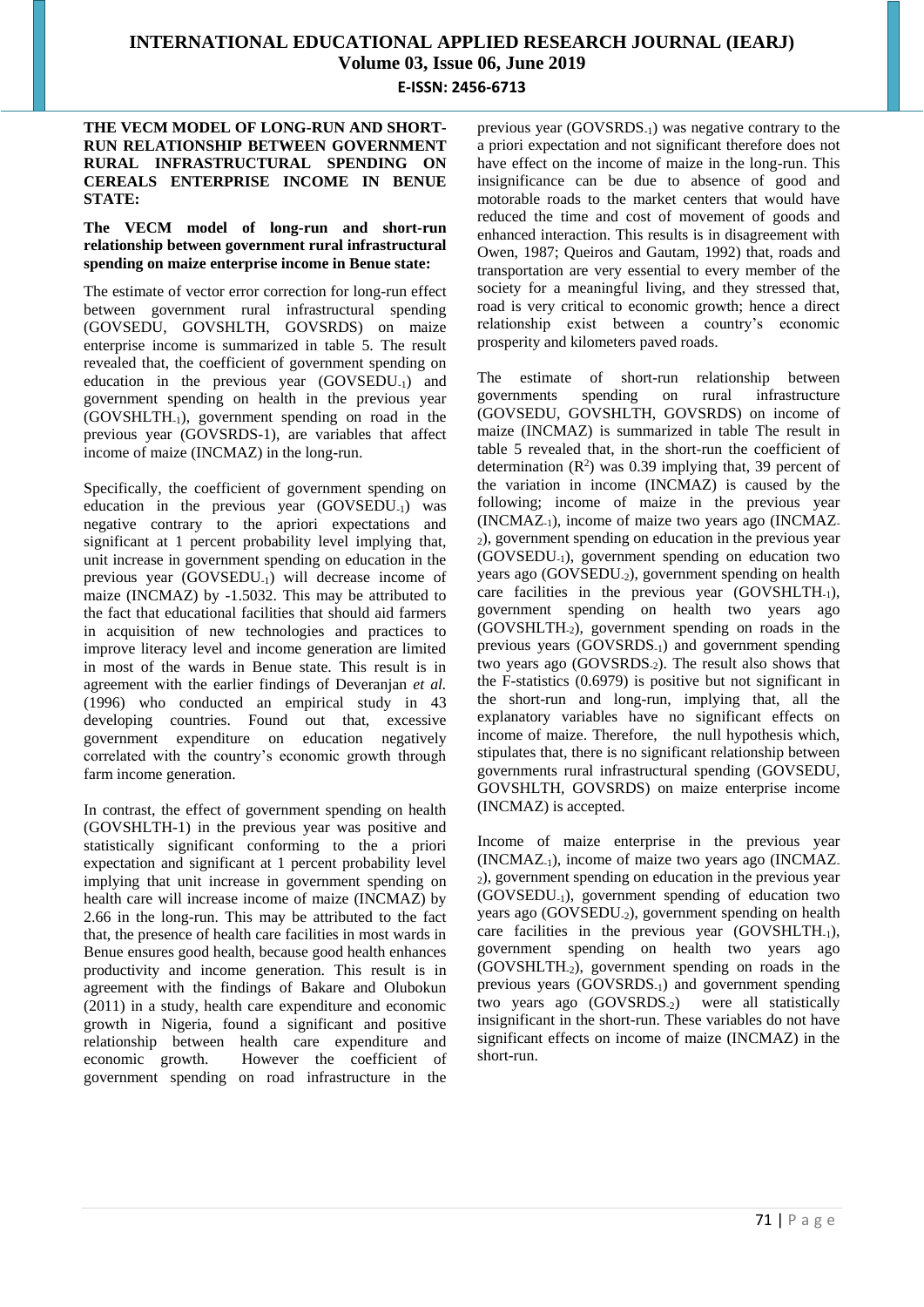**Table 5:** Result of The VECM model of long-run and short-run relationship between government rural infrastructural spending on income of maize in Benue State

| <b>LONG-RUN</b>     |               | $INCMAZ_{(-1)}$    | GOVSEDU(-1)     | <b>GOVSHLTH(1)</b> | GOVSRDS(1)               |                   |                          |                         |                  |             |
|---------------------|---------------|--------------------|-----------------|--------------------|--------------------------|-------------------|--------------------------|-------------------------|------------------|-------------|
| COINE <sub>q1</sub> |               | 1.000000           | 1.503229        | 2.661927           | $-0.109453$              | $-2.20E + 09$     |                          |                         |                  |             |
|                     |               |                    | (0.35075)       | (0.57921)          | (0.09788)                |                   |                          |                         |                  |             |
|                     |               |                    | $[-4.28578***]$ | $4.59583***$       | [-1.11824]               |                   |                          |                         |                  |             |
| <b>SHORT-RUN</b>    | <b>INCMAZ</b> | $INCMAZ_{(-1))}$   | $INCMAZ_{(-2)}$ | $GOVSEDU_{(-1)}$   | GOVSEDU <sub>(-2))</sub> | $GOVSHLTH_{(-1)}$ | GOVSHTH <sub>(-2))</sub> | GOVSRDS <sub>(-1)</sub> | $GOVSRD_{(-21)}$ |             |
|                     | $-0.025727$   | $-0.384479$        | 0.038838        | 0.128663           | 0.040832                 | 0.017548          | 0.062135                 | $-0.034355$             | 0.017725         | 16722068    |
| <b>COINEa1</b>      | (0.08767)     | (0.34745)          | (0.36480)       | (0.09952)          | (0.08001)                | (0.10377)         | (0.05473)                | (0.02757)               | (0.07962)        | $(7.2E+07)$ |
|                     | $-0.29346$    | <b>1.106591</b>    | 0.10646         | 1.292871           | [0.51035]                | [ 0.16910]        | 1.135221                 | [-1.24628]              | [0.22262]        | [0.23350]   |
| <b>R-squared</b>    | 0.385794      | Adj. R-<br>squared | $-0.166992$     | Sum sq.<br>resids  | $2.13E+17$               | S.E. equation     | $1.46E + 08$             | <b>F-statistic</b>      | 0.697909         |             |
| Log likelihood      | $-397.4026$   | <b>Akaike AIC</b>  | 40.74026        | <b>Schwarz SC</b>  | 41.23813                 | Mean<br>dependent | 25050700                 | S.D.<br>dependent       | $1.35E + 08$     |             |

*Source: E-view computation \*\*\*, \*\*, \* significant at 1%, 5% and 10% respectively*

### **The VECM model of long-run and short-run relationship between government rural infrastructural spending on enterprise income of millet in Benue state:**

The estimate of vector error correction for long-run between governments rural infrastructural spending (GOVSEDU, GOVSHLTH, GOVSRDS) on enterprise income of millet is summarized in table 6. The result revealed that, coefficient of government spending on education in the previous year (GOVSEDU<sub>-1</sub>), government spending on health (GOVSHLTH-1) and government spending on roads in the previous year (GOVSRDS-1) are variables that have significant effect on income of millets (INCMIL) in the long-run.

Specifically, the coefficient of government spending on health in the previous year  $(GOVSHLTH<sub>-1</sub>)$  was positive conforming to the a priori expectation and significant at 1 percent probability level implying that unit increase in government spending on health  $(GOVSHLTH_{-1})$  in the previous year will increase income of millet (INCMIL) by 6.4953 in the long-run. This may be attributed to the fact that, there are adequate government health care centers which are important infrastructure which facilitate provision of good health to farmers who actively participate in marketing of agricultural crops since sound health motivates and encourage farmers to produce to sell in order to generate higher income. Also, health is a direct source of human welfare and also an important instrument for realizing better income level. This result is in agreement with WHO (2004) that elimination of diseases through increase in government spending on health care facilities will improve individual health thereby enhancing income earning capacity.

In contrast, the coefficient of government spending on education in the previous year (GOVSEDU-1) and government spending on roads in the previous year (GOVSRDS-1) were negative and contrary to the a priori expectation and significant at 1 percent probability level implying that unit increase in both government spending on education in the previous year (GOVSEDU-1) and government spending on roads in the previous year (GOVSRDS-1) decreased income of millets by -2.3207 and -0.8508 in the long-run respectively. This may be attributed to the fact that roads which are important infrastructure in most rural areas are bad requiring huge sums of investment to meaningful contribution, therefore agricultural produce find it difficult to get to the market on time. While the educational facilities that are meant to impact knowledge through extension services are simply inadequate and unavailable to farmers to optimize production and maximize profit thereby boasting their farm income level. The result is in disagreement with the earlier findings of Rosegrant and Everson (1992) both state that education, training and extension as well as technological advancement improves quality of how inputs are combined thus leading to productive gains. And Inoni and Omotor (2009) in the study 'effect of road infrastructure on agricultural output and income of rural household in Delta state, Nigeria', found out that increase in government spending on road had strong significance influence on income.

The estimate of short-run relationship between government rural infrastructural spending on income of millet is summarized in table 6. The result revealed that, in the short-run the coefficient of determination  $(R^2)$  was 0.42 implying that, 42 percent in the variation in enterprise income of millet (INCMIL) is caused by the following; income of millet in the previous year (INCMIL-1), income of millet two years ago (INCMIL-2), government spending on education in the previous year (GOVSEDU-1), government spending of education two years ago (GOVSEDU-2), government spending on health care facilities in the previous year (GOVSHLTH<sub>-1</sub>), government spending on health two years ago  $(GOVSHLTH<sub>2</sub>)$ , government spending on roads in the previous years (GOVSRDS-1) and government spending on roads two years ago (GOVSRDS-2). The result also shows that the F-statistics (0.7938) is positive and insignificant implying that all the explanatory variables have no significant effects on income of millet enterprise (INCMIL) in the short-run. Therefore, the null hypothesis which, stipulates that, there is no significant relationship between governments rural infrastructural spending (GOVSEDU, GOVSHLTH, GOVSRDS) on income of millet enterprise (INCMIL) is accepted.

Specifically, the income of millet in the previous year (INCMIL-1), income of millet enterprise two years ago (INCMIL-2), government spending on education in the previous year (GOVSEDU-1), government spending of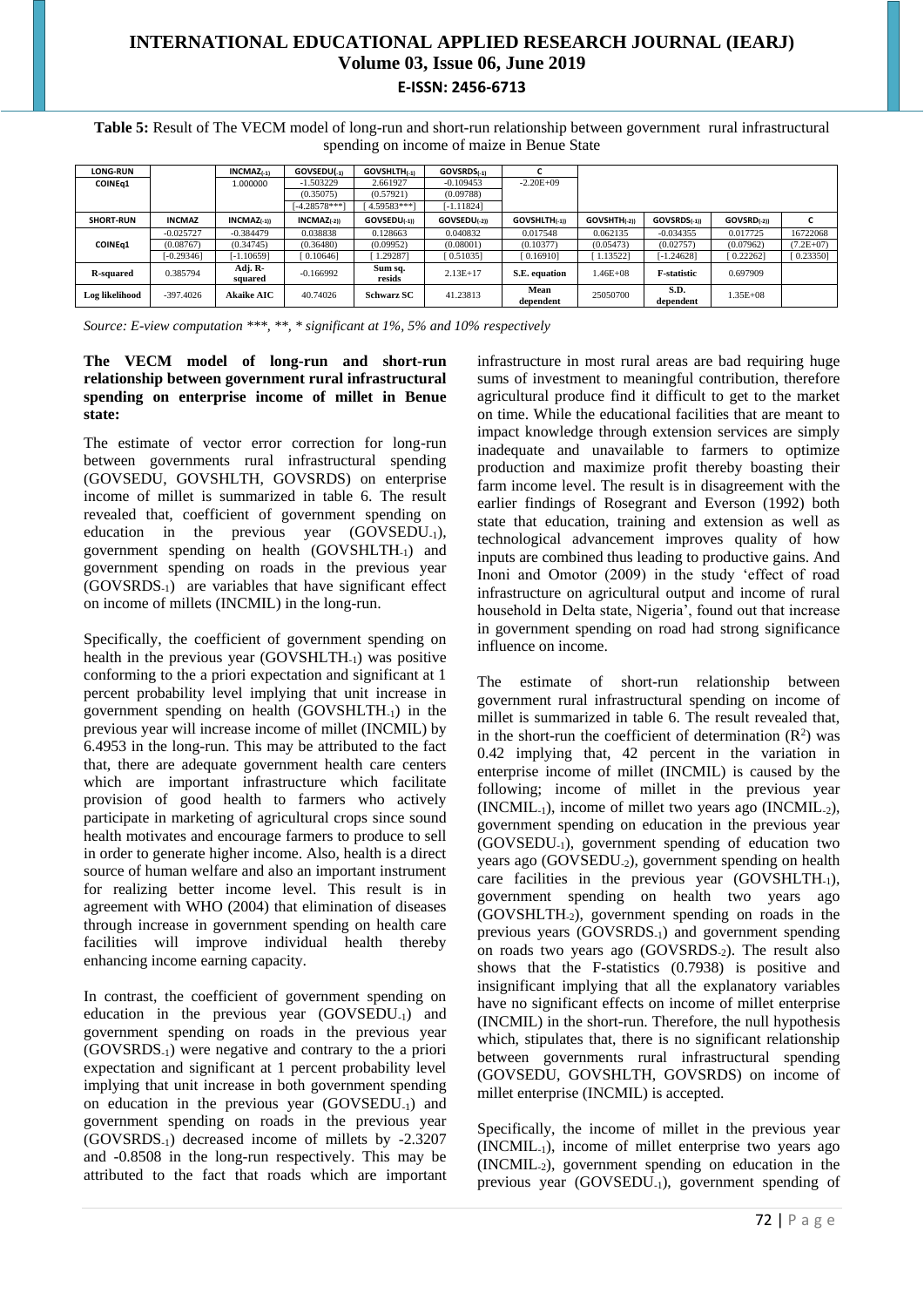education two years ago (GOVSEDU-2), government spending on health care facilities in the previous year (GOVSHLTH-1), government spending on health two years ago  $(GOVSHLTH_{2})$ , government spending on roads in the previous year (GOVSRDS-1) and government spending two years ago  $(GOVSRDS<sub>-2</sub>)$  were not statistically significant. However, they do not have effect on income of millet enterprise (INCMIL) in the short-run.

**Table 6:** Result of The VECM model of long-run and short-run relationship between government rural infrastructural spending on income of Millet enterprise in Benue State

| <b>LONG-RUN</b>     |               | $INCMIL_{(-1)}$    | GOVSEDU(-1)     | <b>GOVSHLTH(1)</b> | GOVSRDS(-1)              |                    |                          |                    |                  |             |
|---------------------|---------------|--------------------|-----------------|--------------------|--------------------------|--------------------|--------------------------|--------------------|------------------|-------------|
| COINE <sub>q1</sub> |               | 1.000000           | $-2.320674$     | 6.495265           | $-0.850810$              | $-5.31E+09$        |                          |                    |                  |             |
|                     |               |                    | (0.15890)       | (0.26988)          | (0.03224)                |                    |                          |                    |                  |             |
|                     |               |                    | $[-14.6047**!]$ | 24.0676***]        | $[-26.3901***]$          |                    |                          |                    |                  |             |
| <b>SHORT-RUN</b>    | <b>INCMIL</b> | $INCMIL_{(-1)}$    | $INCMIL_{(-2)}$ | $GOVSEDU_{(-1)}$   | GOVSEDU <sub>(-21)</sub> | $GOVSHLTH_{(-1))}$ | GOVSHTH <sub>(-21)</sub> | $GOVSRDS_{(-1)}$   | $GOVSRD_{(-21)}$ |             |
| <b>COINEa1</b>      | $-0.068539$   | 0.015520           | $-0.577396$     | $-0.144717$        | $-0.145747$              | 0.307836           | 0.105573                 | 0.001900           | 0.110696         | 13712633    |
|                     | (0.12926)     | (0.26437)          | (0.36512)       | (0.14939)          | (0.13795)                | (0.44769)          | (0.23293)                | (0.04341)          | (0.16320)        | $(1.2E+08)$ |
|                     | $[-0.53024]$  | [0.05871]          | $-1.58137$      | $[-0.96873]$       | $-1.05651$               | [0.68761]          | [0.45324]                | [0.04378]          | 0.67827          | [0.11039]   |
| R-squared           | 0.416716      | Adj. R-<br>squared | $-0.108239$     | Sum sa. resids     | $8.09E+17$               | S.E. equation      | $2.84E + 08$             | <b>F-statistic</b> | 0.793813         |             |
| Log<br>likelihood   | $-410.7657$   | <b>Akaike AIC</b>  | 42.07657        | <b>Schwarz SC</b>  | 42.57444                 | Mean<br>dependent  | 36006644                 | S.D.<br>dependent  | $2.70E + 08$     |             |

*Source: E-view computation \*\*\*, \*\*, \* significant at 1%, 5% and 10% respectively*

# **The VECM model of long-run and short-run relationship between government rural infrastructural spending on income of Sorghum enterprise in Benue state:**

The estimate of vector error correction for long-run between governments rural infrastructural (GOVSHLTH, GOVSEDU, GOVSRDS) on income of Sorghum enterprise is summarized in table 7. The result revealed that, government spending on health  $(GOVSHLTH_{-1})$ , government spending on education in the previous year (GOVSEDU-1), and government spending on roads in the previous year (GOVSRDS<sub>-1</sub>) are variables that effect income of Sorghum (INCSORG) in the long-run.

Specifically, the coefficient of government spending on health (GOVSHLTH<sub>-1</sub>) was positive conforming to the a priori expectation and significant at 1 percent probability level implying that, unit increase in government spending on health (GOVSHLTH-1) in the long-run will increase the income of sorghum enterprise by 2.7679. This is attributed to the fact that, government health care facilities covers most council wards in Benue state since increase in government spending on health care facilities enhances efficiency and productivity. This result is in agreement with the earlier finding of WHO (2004) that elimination of diseases through increase in government spending on health care facilities will improve individual health thereby enhancing income earning capacity.

In contrast, the coefficient of government spending on education in the previous year (GOVSEDU-1) and government spending on roads in the previous year (GOVSRDS-1) were negative and contrary to the a priori expectation and significant at 1 percent probability level implying that unit increase in both government spending on education in the previous year (GOVSEDU-1) and government spending on roads in the previous year (GOVSRDS-1) will decrease income of sorghum by - 2.6237 and -0.7593 in the long-run respectively. This may be attributed to the fact that, road and education are

important infrastructure but are limited due to underinvestment in both road and education in most council wards in Benue state. This result is against the earlier findings of Balisacan and Pernia (2002) that provision of road and human capital (schooling) investment has positive impact on welfare of the poor and enhances income generation.

The estimate of short-run relationship between governments rural infrastructural spending (GOVSEDU, GOVSHLTH, GOVSRDS) on income of Sorghum enterprise (INCSORG) is summarized in table 7. The result revealed that, in the short-run the coefficient of determination  $(R^2)$  was 0.29 implying that, 29 percent variation in income of sorghum (INCSORG) is caused by the following; income of Sorghum in the previous year (INCSORG-1), income of Sorghum two years ago (INCSORG-2), government spending on education in the previous year (GOVSEDU-1), government spending on education two years (GOVSEDU-2), government spending on health care facilities in the previous year (GOVSHLTH-1), government spending on health two years ago (GOVSHLTH<sub>-2</sub>), government spending on roads in the previous years (GOVSRDS-1) and government spending on roads two years ago (GOVSRDS-2). The result also show that the F-statistics (0.4442) is positive and not significant implying that all the explanatory variables have no significant effects on income of Sorghum (INCSORG) in both the long-run and short-run. Therefore, the null hypothesis that, stipulates that, there is no significant relationship between government rural infrastructural spending (GOVSEDU, GOVSHLTH, GOVSRDS) on income of sorghum (INCSORG) is accepted.

Specifically, the coefficient of government spending on education two years ago (GOVSEDU-2) was positive conforming to the a priori expectation and significant at 10 percent probability level implying that increase in government spending on education facilities will increase the income of sorghum in the short-run by 0.5018. This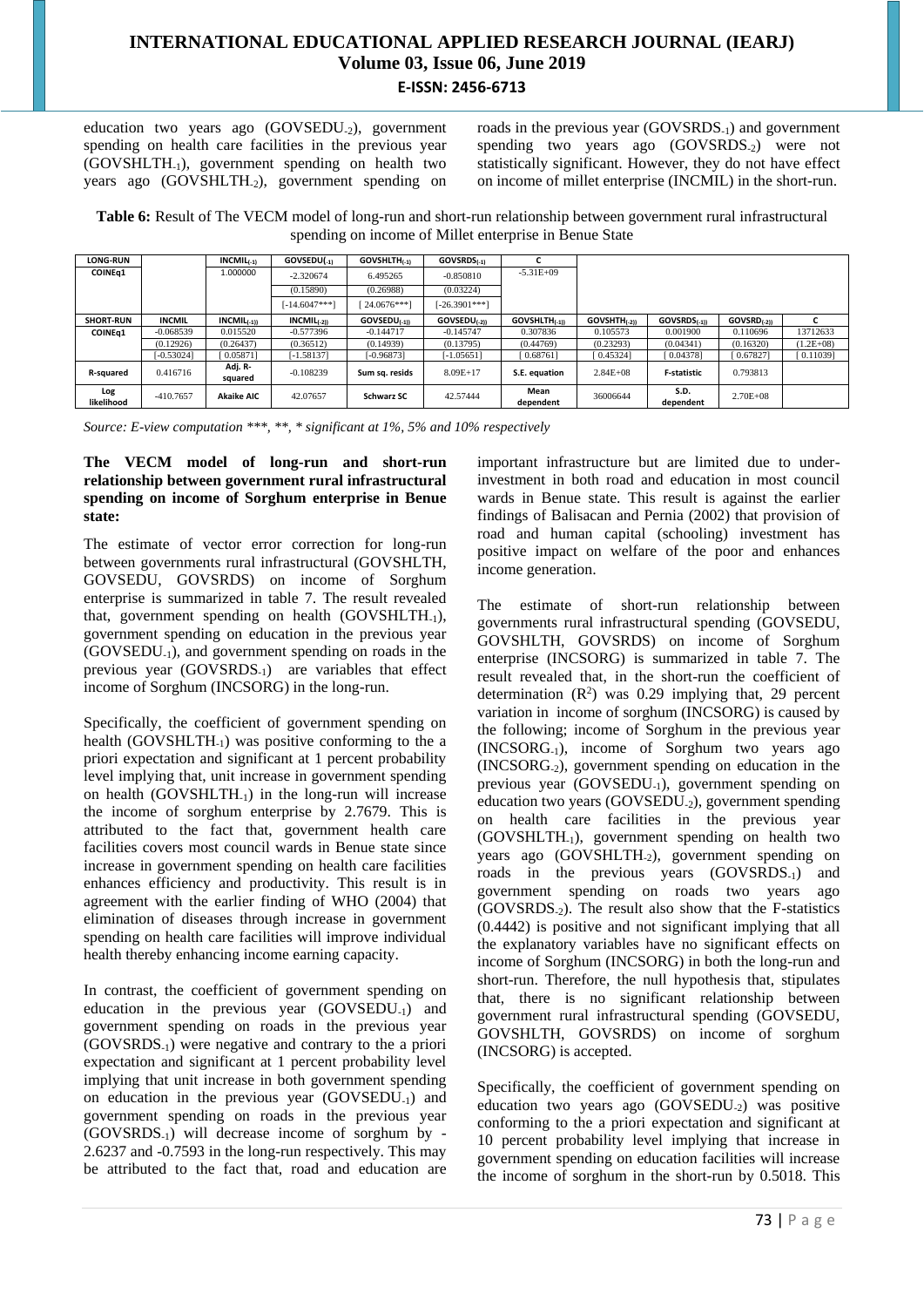may be attributed to the facts that, increase in government spending on education enhances productivity and income generation. This result is in disagreement with the findings of Anand and Ravallion's (1993) their empirical result indicated that there was no significant relationship between education outcomes and public spending on education.

However, income of Sorghum in the previous year (INCSORG-1), income of Sorghum two years ago (INCSORG-2), government spending on education in the previous year (GOVSEDU-1), government spending on health care facilities in the previous year (GOVSHLTH<sub>-1</sub>), government spending on health two years ago (GOVSHLTH-2), government spending on roads in the previous years (GOVSRDS-1) and government spending on roads two years ago (GOVSRDS-2) were all Statistically not significant. Therefore the stated variables have no effect on income of sorghum (INCSORG) in the short-run.

**Table 7:** Result of The VECM model of long-run and short-run relationship between government rural infrastructural spending on income of sorghum in Benue State

| <b>LONG-RUN</b>      |                | <b>INCSORG</b> (-1) | GOVSEDU(-1)       | GOVSHLTH(-1)      | GOVSRDS(-1)              |                      |                   |                    |                  |               |
|----------------------|----------------|---------------------|-------------------|-------------------|--------------------------|----------------------|-------------------|--------------------|------------------|---------------|
| COINE <sub>q1</sub>  |                | 1.000000            | $-2.623717$       | 2.767921          | $-0.759313$              | $1.16E + 09$         |                   |                    |                  |               |
|                      |                |                     | (0.23011)         | (0.43004)         | (0.05636)                |                      |                   |                    |                  |               |
|                      |                |                     | $-11.4023***$     | $6.43645***$      | $[-13.4735***]$          |                      |                   |                    |                  |               |
| SHORT-<br><b>RUN</b> | <b>INCSORG</b> | $INCSORG_{(-1)}$    | $INCSORG_{(.21)}$ | $GOVSEDU_{(-1)}$  | GOVSEDU <sub>(-2))</sub> | <b>GOVSHLTH(.1))</b> | $GOVSHTH_{(.21)}$ | GOVSRDS(-1))       | $GOVSRD_{(-21)}$ | ι.            |
| COINEa1              | 0.125714       | 0.036612            | $-0.003990$       | 0.402686          | 0.501806                 | $-0.415198$          | $-0.333269$       | 0.086255           | 0.100393         | $-1.76E + 08$ |
|                      | (0.10061)      | (0.28250)           | (0.28571)         | (0.28940)         | (0.27209)                | (0.29301)            | (0.27433)         | (0.08135)          | (0.10663)        | $1.4E + 08$   |
|                      | 1.249531       | 0.129601            | $[-0.01396]$      | 1.391461          | 1.84428*1                | $[-1.41700]$         | $-1.21485$        | 1.060311           | [0.94147]        | $-1.22607$    |
| R-squared            | 0.285621       | Adj. R-<br>squared  | $-0.357320$       | Sum sq. resids    | $1.12E+18$               | S.E. equation        | $3.35E + 08$      | <b>F-statistic</b> | 0.444242         |               |
| Log<br>likelihood    | $-414.0505$    | <b>Akaike AIC</b>   | 42.40505          | <b>Schwarz SC</b> | 42.90292                 | Mean<br>dependent    | $-5276902.$       | S.D.<br>dependent  | $2.88E + 08$     |               |

*Source: E-view computation \*\*\*, \*\*, \* significant at 1%, 5% and 10% respectively*

# **CONCLUSION AND RECOMMENDATION:**

The study empirically analyzed the effects of government rural infrastructural spending on income generation of cereals enterprise in Benue State Nigeria. Findings from this study revealed that, government rural infrastructural spending exalted a positive but no significant effects on output of maize, millets and sorghum both in the long and short-run analysis. Based on findings from the empirical analysis, the study recommends: That, policy makers should pay closer attention to rural infrastructures as a whole rather than a discrete component of infrastructure by increasing promoting larger production of cereals and yearly budgetary allocation procedure to benefit from ecologically disadvantaged areas in cereals production in the state thereby fostering higher income base.

# **REFERENCES:**

- 1. African Development Bank (ADB) (2005), fundamental *importance of infrastructure*.
- 2. Adenikinju, A. (2005) analysis of the cost of infrastructure failure in a developing economy: the case of the electricity sector in Nigeria. AERC research paper No.148. African economic research consortium, Nairobi. Nairobi, Kenya: the regel press Kenya Ltd.
- 3. Akinola, S. R. (2007). Coping with infrastructural deprivation through collective action among rural people in Nigeria. *Nomadic Journal of African study*.  $16(1):30-46.$
- 4. Anand, S. and Ravallion, M. (1993): 'human development in poor countries: on the role of private incomes and public services'. Journal of economic perspectives, 7 (winter).
- 5. Ater, P.I., Umeh, J.C., and Aye, G.C. (2014) poverty incidence and infrastructure status in peri-urban

makurdi of Benue state Nigeria. *International jounal of research information, management and engineering* Vol.5 No. 9. Pp43-51.

- 6. Bakera A.S and Olubokun, S. (2011). Health care expenditure and economic growth in Nigeria: an empirical study. *Journal of emerging trend in economics and management science, (JETEMS)* 2(2) 83-872.
- 7. Bakera A.S and Olubokun, S. (2011). Health care expenditure and economic growth in Nigeria: an empirical study. *Journal of emerging trend in economics and management science, (JETEMS)* 2(2) 83-872.
- 8. Balisacan , A. M, Pernia E.M.(2002) *Probing beneath cross-national averages: poverty, inequality, and growth in the Philippines,* vol 7, ERD working paper series. Economics and Research Department, Asian Development Bank, Manila.
- 9. Blejer, M. and Khan, M. (1984). *"Government Policy and Private Investment in Developing Countries"* IMF staff papers, 40:379-403.
- 10. Deverajan S, Swaroop V, Zou H.F. (1996). *The composition of public expenditure and economic growth*. J. Monet. Econ. 37: 313 – 344.
- 11. Greaney. V, Khandker , R. and Mahmudul, A. (1999). *Bangladesh: Assessing basic learning skills. Dhaka, Bangladesh*: The University Press Limited.
- 12. Haller, P. S. and J. Diamond (1990) *International Companies of Government Expenditure Revisited.* The developing countries occasional paper 69, International monetary.
- 13. Inoni, O.E. and Omotor, D.G. (2009) *'effect of road infrastructure on agricultural output and income of rural households in Delta sate'.* Agricultura tropica et subtropica vol.42(2).